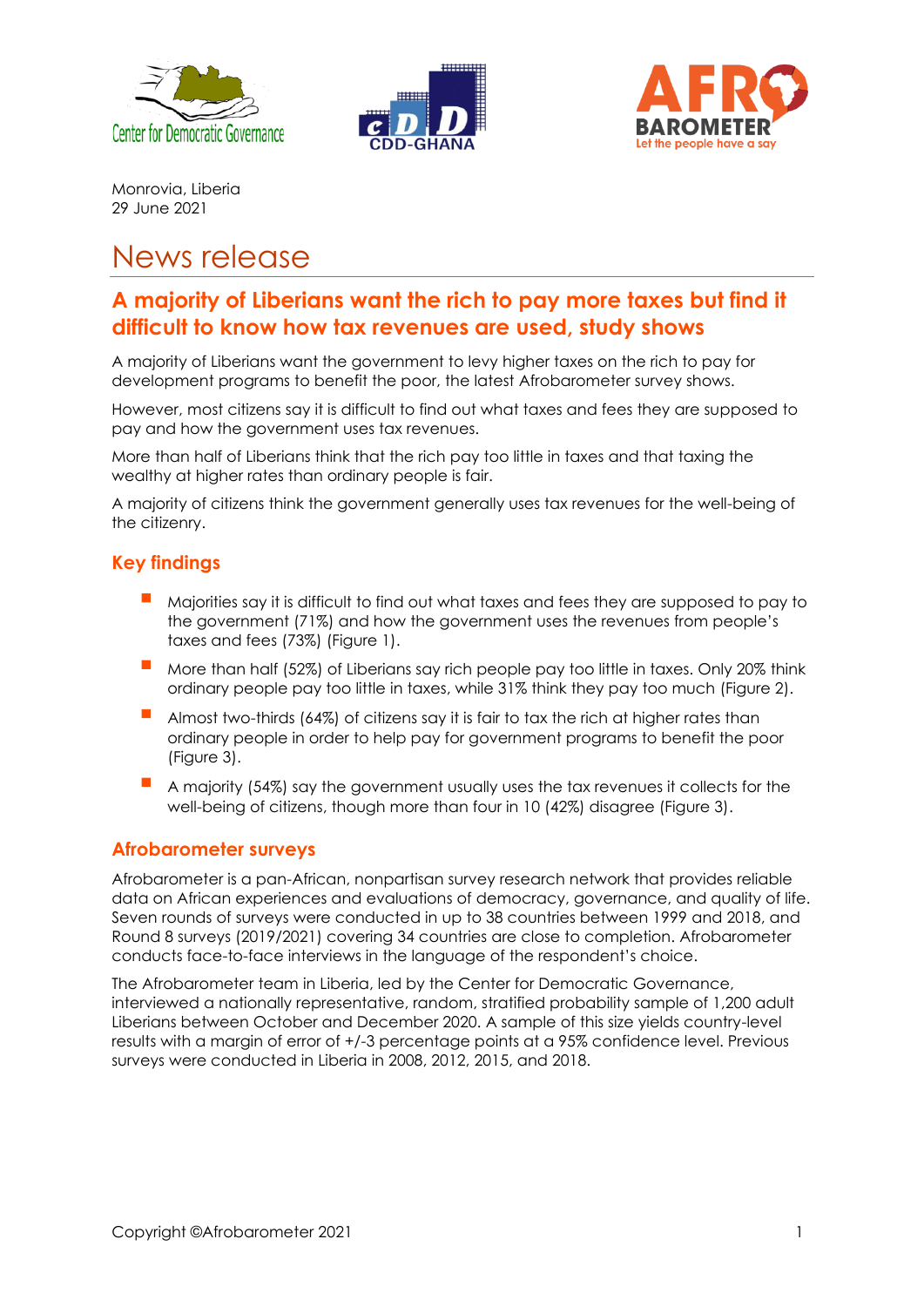

### **Charts**



**Figure 1: Access to information on taxes |** Liberia |2020|

*Respondents were asked: Based on your experience, how easy or difficult is it to do each of the following: To find out what taxes and fees you are supposed to pay to the government? To find out how government uses the revenues from people's taxes and fees?*





*Respondents were asked: Do you think that the amount of taxes that ordinary people in Liberia are*  required to pay to the government is too little, too much, or about the right amount? Do you think that *the amount of taxes that rich people in Liberia are required to pay to the government is too little, too much, or about the right amount?*